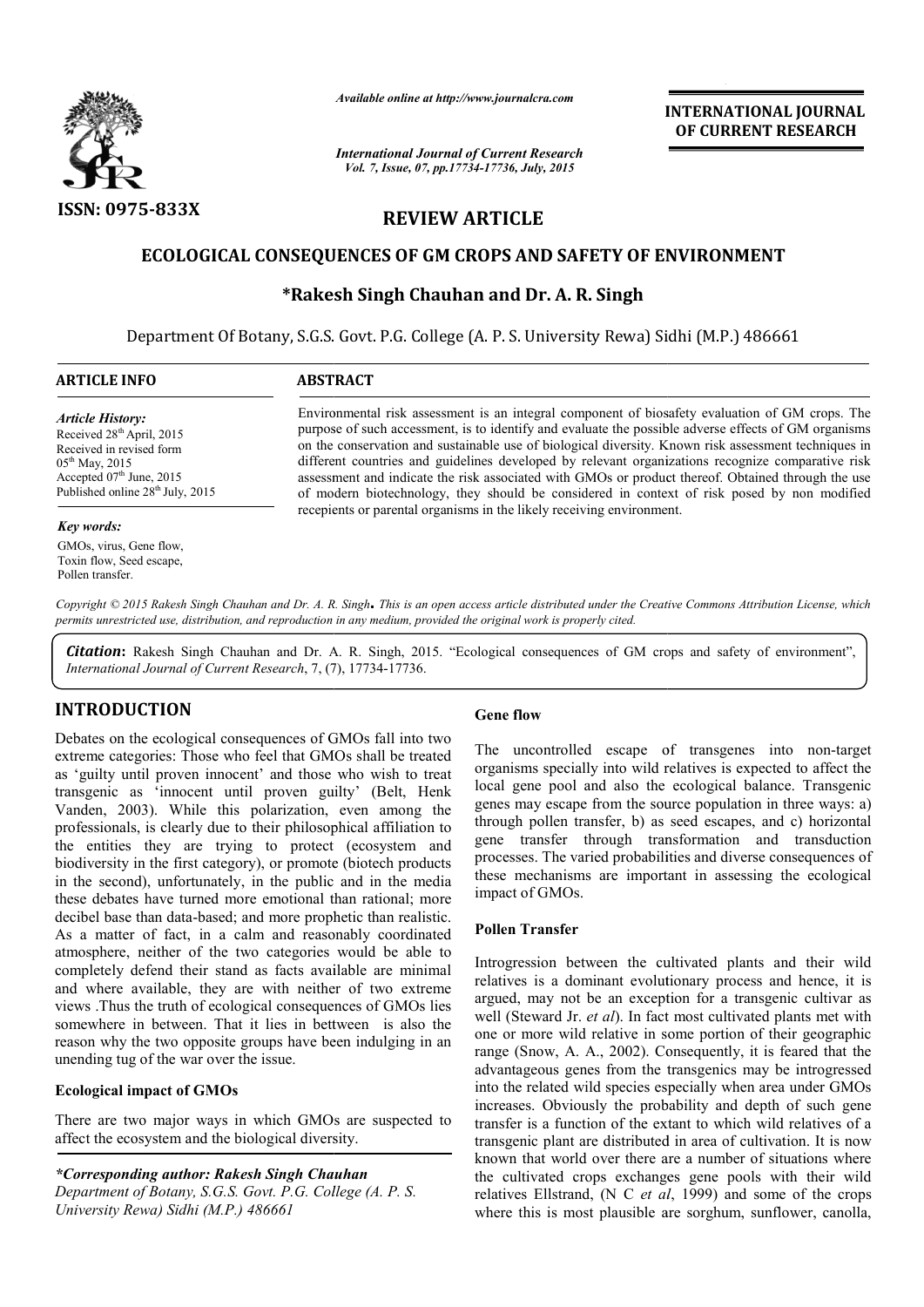wheat. sugerbeat and alpha alpha (Steward Jr *et al., 2003*) All these situations are potential grounds for the transgenes to escape as area under cultivation of transgenic increases. The wild relatives thus 'transform may gain additional fitness advantage owing to this gene rendering itself the potentiality to be hazardous weeds in the crop field. While the logic of this cant be denied, we need to look at the facts of such consequences. Unfortunately, while only a few examples of such pollen mediated escape of the transgenic genes into wild relatives have been reported, as for example of transfer of the herbicide resistant gene from *Brassica napus* to *B rapa*, (Warwick *et al*, 2008, Steward Jr *et al. 2003*) there are hardly any study on the fitness related spread of such 'transformed' wild relatives (Snow, A. A., 2002). In fact even in this case of *Brassica*, Warwick *et al*. (2008) showed that the hybrid lineages declined dramatically overtime. For this reason, a proper assessment of the impact of such introgression has not been possible and if anything overestimated. Pollen flow is likely to carry the transgene to land races as well and if this happens the transformed land races may in fact thrive well in the nature and contribute to crops wild gene pool- an entity every breeder would wish to have. In other words such transfer of foreign genes may enhance the intraspecific genetic diversity of the crops (Pilson and Prendeville, 2004).

#### **Seed Escapes**

This is an immediate possible consequence of growing transgenic crop; The transgenic seeds after the harvesting of the main crop may be left behind, Escape and survive as admixtures and hence may enter into the chain of gene flow into wild relatives (Dlugosch and Whitton, 2008). There are a few examples of such escapes of seeds and not surprisingly they survive well in the wild.

#### **Horizontal Gene Transfer**

It is suggested to occur from transgenic sources to other related plant species through viral transduction or, to other microorganism through transformation (Pilson and Prendeville, 2004). The viruses that infect the transgenics may encapsulate the specific gene and re-infect other plant and release the gene in question or DNA of the transgenic plant entering the soil system may be taken up by microorganism transforming them. However horizontal gene transfer is among the least likely event because this requires high concentration of viable DNA of transgene to be accumulated in soils. While there are reports of such DNA getting released into soil, It is very unlikely that such DNA fragments would be in viable and sufficient quantities for their effective transformation. Studied have shown the possibility that transgene can be transferred to native soil microorganisms, although there is no evidence of this occurring in soil.

#### **Toxin flow**

Addition of chemical products from trans gene into soil and environment is argued to affect the biological systems. Perhaps by far the most well documented and highly celebrated case is that of reduced fitness of the monarch butterflies feeding on the pollen from the Bt transgenics (Losey *et al*., 1999). Similarly flow of toxins into soil has affected the soil micro flora towards the predominance of specific species or types in some cases and towards altered microbial diversity in other cases (Dunfield and Germida, 2004). It is also important however to realize that similar effects are seen even with any two non transgenic crops suggesting that the minor change in soil flora is an ongoing process of farming per se and need not be linked exclusively to the trans genes.

#### **Problems of Negative Reports**

The debate on GMOs suffers from a peculiar habbit of biased reporting that is charecteristics to science. It is important to realize that scientist in general exhibit a peculiar bias in there habbit of reporting results. For instance while some of instances cited above do reflect the negative impacts of GMOs on the ecosystem, positive results, in this case demonstrating that GMOs have an impact, are almost always reported and appreciated than those where impact is not detected. The authors don't find negative results of such work as interesting and worthy of publishing as those of the positive results and hence a lot of work goes unreported making it difficult to weigh the relative disadvantages of GMOs over their advantages. Debates over GMOs always suffer from this bias in science.

#### **Future Challenges**

Increased urbanization, population and income growth, will drive sustained growth in food demand, with a doubling of food needs in developing countries possible over the next four decades. With increasing urbanization, industrialization and population growth, land is limiting. GMOs, by increasing production of crop in same land area, enriching more nutrient value and more stress resistance crop plant, can contribute to future food security. Presently, agro-biotechnology research cites environmental safety, ethical and intellectual property rights issues and addressing them will be crucial for the wellbeing of today's hungry people and future generations.

#### **Conclusion**

There are very minimal data to evaluate impact of GMOs. What exists is only indicative and inconclusive and there is a massage here for r & d funding agencies. There is no point blaming those who use their decibels than datasets to push their views in public. We need to generate reliable information such that policy maker take an informed decision. Thus we need to facilitate certain areas of research that demand immediate attention such that professionals find them on a solid ground in drawing conclusions and public are fed with more substantiated policy statements.

#### **Acknowledgement**

We are thankful to Dr. A. P. Singh, deptt. Of Botany, Govt Science College Rewa, for his valuable inputs in preparing this paper. We are also thankful to other departmental staff for their coordination.